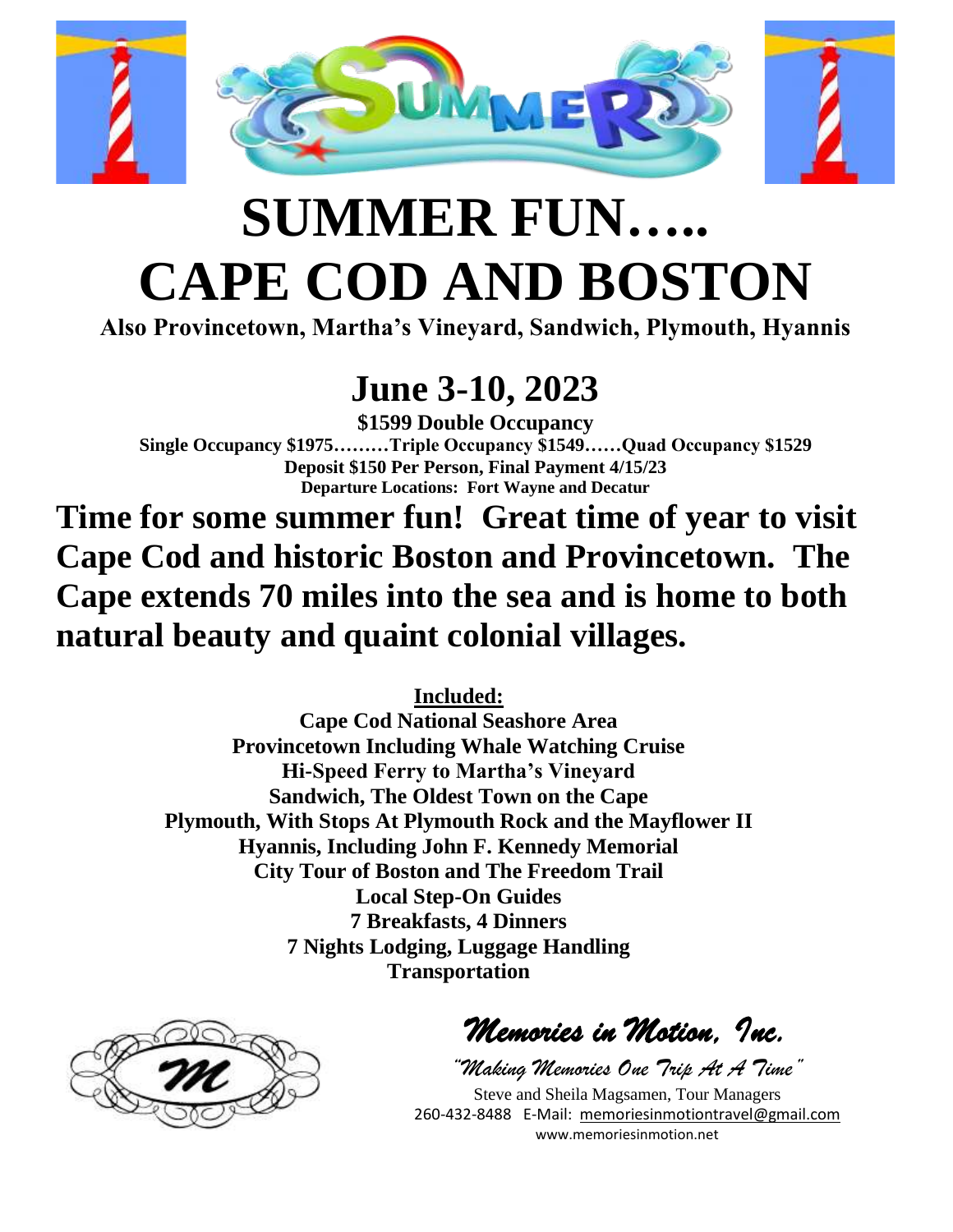## **SUMMER FUN….. CAPE COD AND BOSTON Also Provincetown, Martha's Vineyard, Sandwich, Plymouth, Hyannis**

DAY 1...OFF WE GO! Sit back and relax. Rest breaks and Lunch stop on the way. Check in and enjoy dinner on your own. Sweet dreams!

DAY 2....Enjoy breakfast at hotel before heading to Cape Cod today. Late afternoon check-in to our hotel for the next five nights. Enjoy your first dinner on the Cape (included). B, D

DAY 3....After breakfast, meet our guide to depart northward along scenic Rout 6A (the Old King's Highway) which winds through colonial villages filled with wonderful examples of New England architecture. You will view the Eastham Windmill and a Cape Cod Lighthouse and drive through the **Cape Cod National Seashore** area. You will be surrounded by sand dunes and the ocean as you approach your final destination at the tip of Cape Cod, **Provincetown**, which was formerly known as the "Province Lands" when the Pilgrims landed here before deciding to settle across the Bay in Plymouth. Provincetown has a rich history which combines a love of the sea and the arts. Walk along the waterfront and the narrow main streets and enjoy your free time exploring the shops, galleries and restaurants that make Provincetown so unique. While in Provincetown, you will enjoy a **whale watching cruise**. Later, return to hotel to relax and freshen up before departing for a delicious dinner at a local restaurant. B, D

DAY 4….Enjoy breakfast, then meet guide to depart on a hi-speed ferry to **Martha's Vineyard**, one of the most popular New England seashore resorts. Upon arrival you will have a **guided tour**, followed by some free time to explore the area at your own pace. A longtime New England summer colony, Martha's Vineyard encompasses harbor towns and lighthouse, sandy beaches and farmland. It's accessible only by boat or air. The island is thought to be named for the mother-in-law or daughter both named Martha, of the English explorer Bartholomew Gosnold, who led the first recorded European expedition to Cape Cod in 1602. The island was originally inhabited by Wampanoag people. In 1642, the Wampanoag numbered somewhere around 3,000 on the island. By 1764, that number had dropped to 313. Like the nearby island of Nantucket, Martha's Vineyard was brough to prominence in the 19<sup>th</sup> century by the whaling industry, during which ships were sent around the world to hunt whales for their oil and blubber. Return to the mainland via ferry. You will have time to freshen up before dinner. Back to hotel. B, D

Day 5….After breakfast, we will once again depart with guide to tour **Sandwich, Plymouth and Hyannis.**  Travel to Sandwich, the oldest town on Cape Cod, where you will view the Village Green, the Great Salt Marsh, a cranberry bog, and Cape Cod Bay. Enjoy lunch on your own in Sandwich, then depart for America's hometown, Plymouth, where picture stops will be made at Plymouth Rock (the traditional site of disembarkation of the Pilgrims in 1620) and the Mayflower II (a reproduction of the ship that brought the Pilgrims to the New World). Later you will arrive in Hyannis where your tour will include the **John F. Kennedy Memorial,** the Korean War Memorial, Hyannisport, and a view of St. Francis Xavier Church. Spend some time on Main Street in Hyannis where you can do some shopping and enjoy dinner on your own before returning to hotel for the evening. B

Day 6…..Our guide will escort us to **Boston for a tour of the city** where America's roots were formed. Guide will point out sights along the Freedom Trail as well as the Boston Commons and publich Gardens Back Bay, Bunker Hill, Beacon Hill and the State House. Enjoy free time for lunch on your own and shopping at historic Quincy Market and Faneuil Hall. In the afternoon, head back to the Cape. Day will end with a fabulous dinner at local restaurant. B, D

Day 7….Time to say "good by" to Cape Cod. B

Day 8….Indiana, Here We Come!!